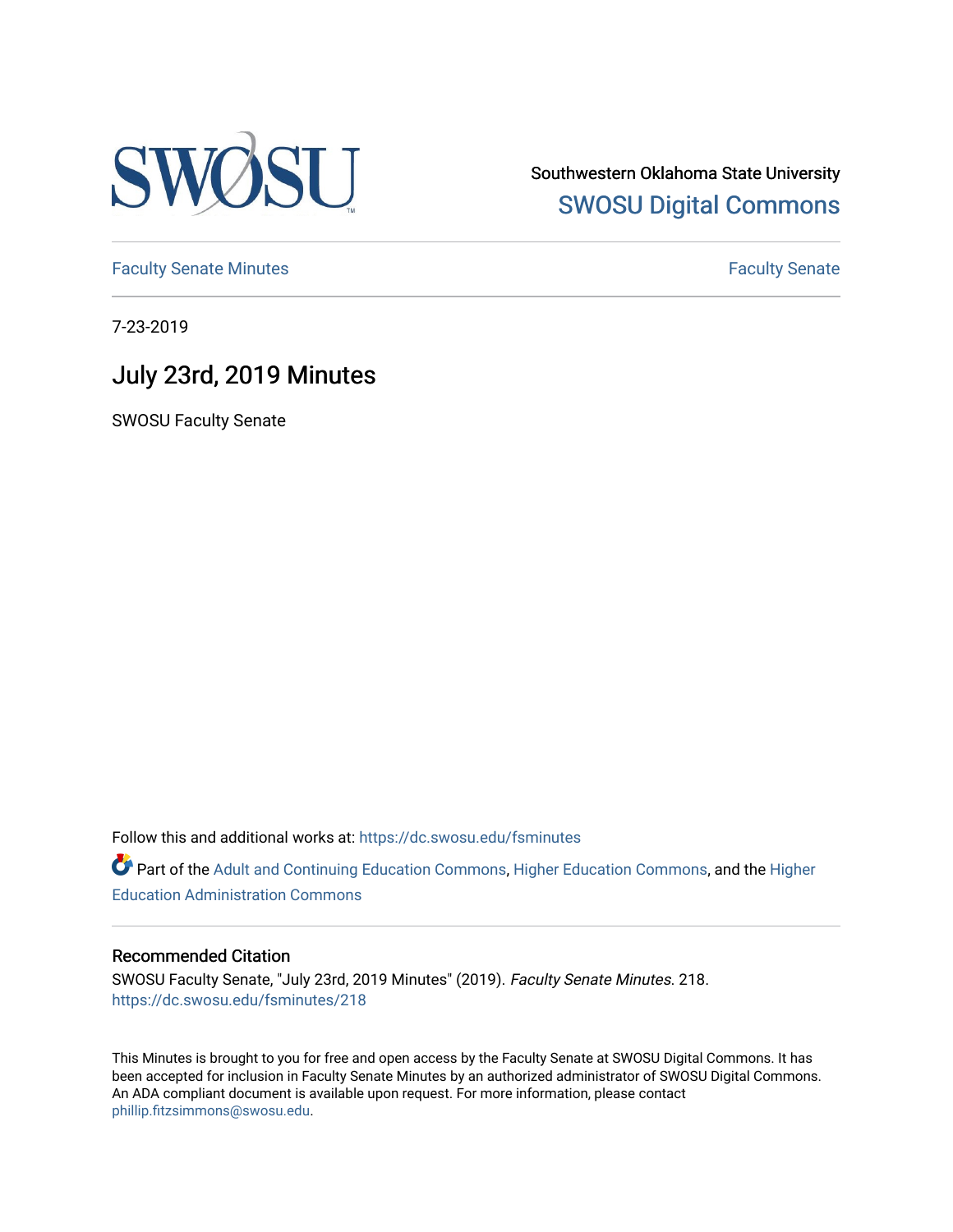# SWOSU Faculty Senate

July 23rd, 2019 Minutes

- **I. Call to Order:** Faculty Senate President Stephen Burgess called the July meeting of the Faculty Senate to Order at 3:04 p.m. in HEC 213.
- **II. Establishment of a Quorum:** Wayne Anderson, Sherri Brogdon, Stephen Burgess, Amanda Evert, Phillip Fitzsimmons, Swarup Ghosh, Paul Hummel, Sunu Kodumthara, Sharon Lawrence, Alex Lee, Scott Long, David Martyn, Evette Meliza, Kathy O'Neal, Hank Ramsey, Carie Strauch, Karen Sweeney
- **III. Certification of Substitutes:** Stephen Drinnon for Hardeep Saluja; Marc Dipaolo for Amanda Smith-Chesley,
- **IV. Presentation of Visitors:** None
- **V. Approval of Minutes:** Unanimous
- **VI. Announcements**
	- A. President Stephen Burgess
		- 1. Executive Council Meeting: No meeting this month
		- 2. Faculty Senate Executive officers meeting with Dr. South July 18, 2019
			- a. Web site redesign: Consultant team at SWOSU week of July 8. Goal is to increase recruitment through website. Front page will focus on recruitment. Link will take to subsequent pages for current students, faculty and staff information. Focus on more modern and visual website. Major programs will have information about degree and why to pursue this at SWOSU. Chairs asked to provide short details for this. Roll out planned for Jan 1, 2020. Also will request each department to check web pages and links for accuracy and current nature of information. Dr. Kendall will send out a schedule for this with additional details.
			- b. New financial aid policies will go into effect for Fall 2020. Focus is to provide more financial aid that is need based with some weight for academic performance. Awards will be made for 4 years and maintained as long as meet academic goals.
			- c. JED committee. Grant awarded by state regents to target mental health issues on college campuses. Focus on overall wellness and suicide prevention. Task is to develop an infrastructure and how to be proactive in helping students.
			- d. New rules are going into effect for class sizes based on Fire Marshall information. The administration is examining room use on campus.
			- e. Training scheduled for colleague and running certain types of reports for enrollment information.
			- f. Graduation rate for past year was over 40% for first time.
			- g. Sayre face-to-face classes will be at junior college tuition rate. All other courses offered will remain at SWOSU rate.
		- 3. The collection of Faculty Senate dues process was discussed.
	- B. Secretary/Treasurer Amanda Evert
		- 1. Roll Sheet—please sign
		- 2. Treasurer's Report
			- a) BancFirst
				- (1) July Balance: \$1,913.08